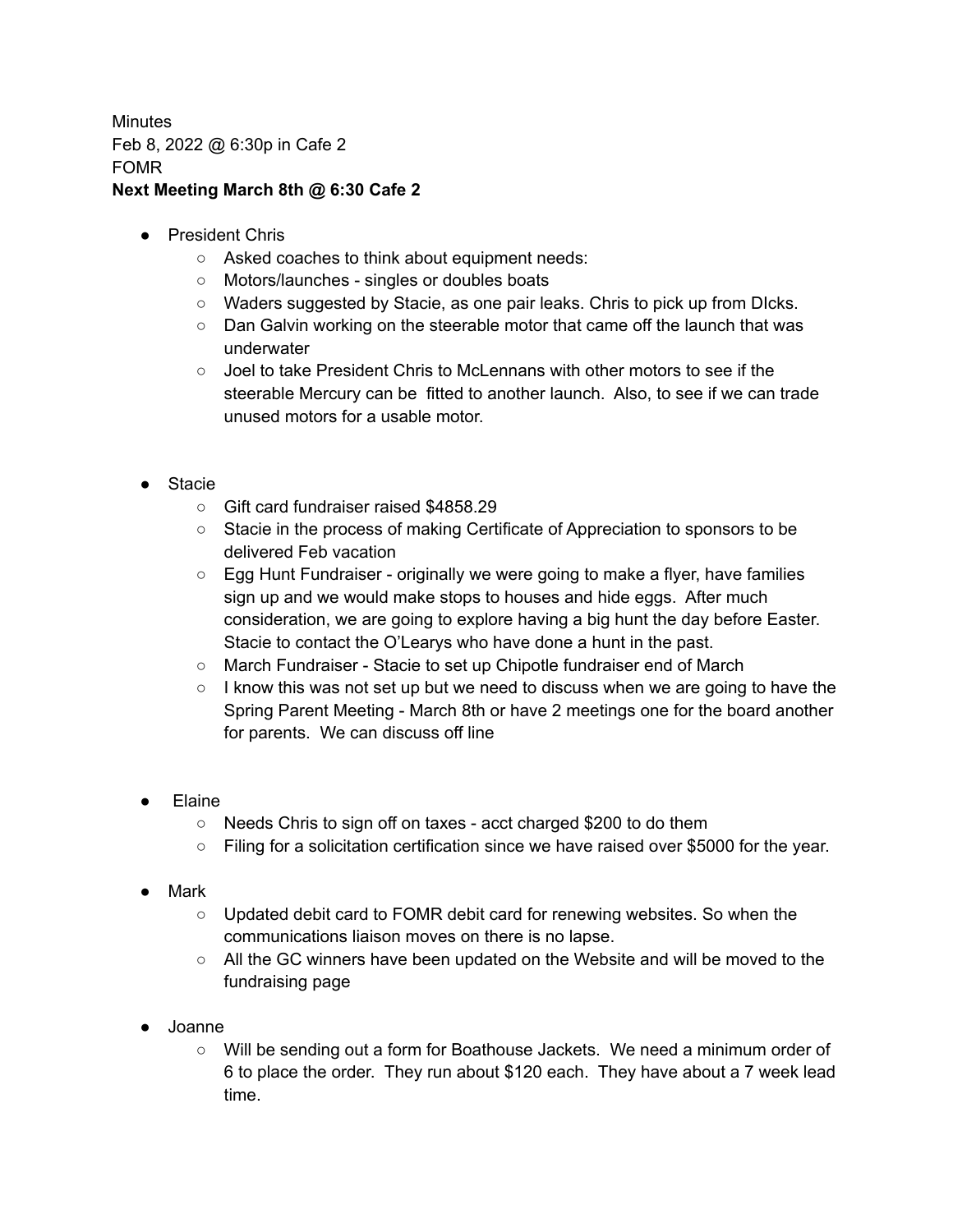- $\circ$  Checking inventory for t-shirts and sweatshirts these have less of a lead time
- We have decided that the board (hopefully our resident artist Jen DesAules) will come up for a logo for the Mayor's Cup T-shirt

## New Business

- Spring Season
	- We are hopefully going to have 4 regattas
		- Amber Z which will rine May 14th and 15th (if we qualify for finals)
		- Somerville looking to have a regatta (waiting on Stu for dates)
		- Mayor's Cup May 21st or 22nd (depending on Rivers Edge and Tufts) President Chris to call to find out which date will be available
		- States May 29th
	- We have decided to pay the registration fee's etc through FOMR Coach Chris to estimate all the fees and give to Rochene Hunt to get a blanket PO approved that way we can just pay for the fee's and then be reimbursed by the school.
	- Coach Chris to get US Membership paid tonight 2/8/22
	- Rick Staveros has accepted the assistant boys position Coach Chris to get working on paperwork for Rick. YAY
- Mayor's Cup
	- Chris calling about dates once settled we can move on to below
		- Coaches will invite schools (probably only about 7 or 8 schools going to be in attendance
		- Stacie to call city hall to invite Mayor
		- T-shirts to be ordered by Joanne
		- Stacie to make up sign up genius for various jobs Ex: bathroom monitor, timers for races
		- Coach/President Chris to contact the school/Bobby about having a ambulance on site and fees for janitor for River's Edge
- Neira's
	- Coaches not sure if it is worth us being members will discuss further lots of very competitive schools involved - (prep schools and private) We would need to qualify for Neira's which are being held on May 28th the day before States. Kids are deflated sometimes after these meets because we unfortunately do not have the means to be as competitive.
	- Questions to be asked by Coach Chris to Betsy Colins
	- $\circ$  If we decide to not continue with Neira's, how hard is it to become a member again?
	- $\circ$  Are we allowed to pay the membership and not participate this year, if it is hard to become a member again.